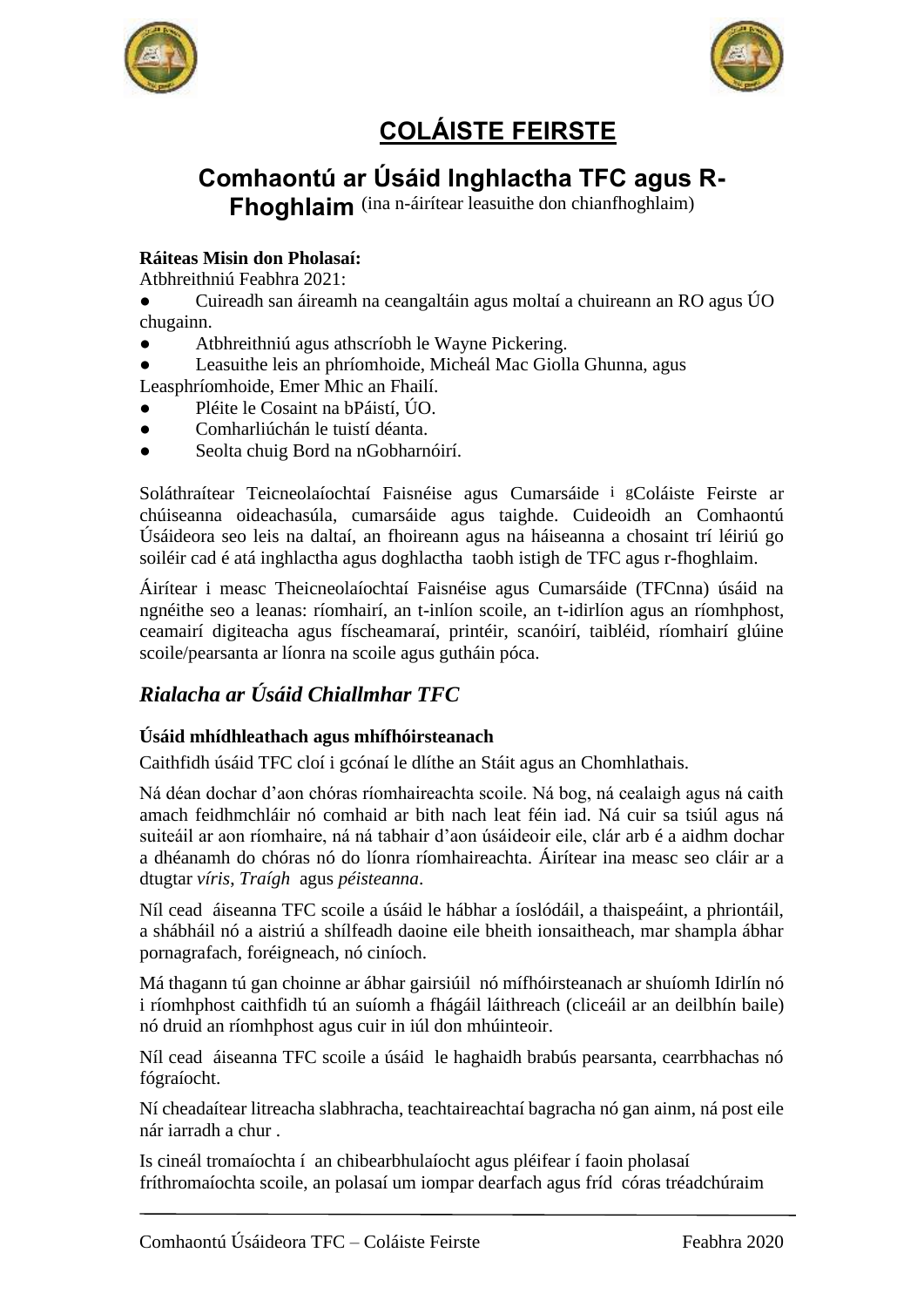



na scoile. Tá a lán bealaí difriúla a ndéantar tromaíocht ar líne, mar shampla: R-phost – ríomhphoist ghránna, urchóideacha ar féidir go mbeadh víreas nó ábhar mífhóirsteanach iontuaireachtaí maslacha a bheith curtha chugat faoi ainm eile.

Teachtaireachtaí meandracha agus seomraí comhrá - is féidir go gcuirfí teachtaireachtaí bagracha nó maslacha chugat, b'fhéidir faoi ionannas bréagach nó truaillithe

● Laithreáin líonraithe shóisialta – iamplaí iad postáil nó foilsiú ráiteas gránna, maslacha ar phróifíl duine eile; Cluichí ar líne – ag ciapadh nó ag cur isteach ar dhuine éigin atá ar laithreáin cluichíochta il-imreora;

● Gutháin phóca – mar shampla, teachtaireachtaí/físeáin/pictiúir mhaslacha . tá an gnéasthéacsáil sa chatagóir seo fosta, nuair a ghríosaítear duine le pictiúir nó físeáin dlúthphearsanta díobh féin a roinnt agus ansin seoltar chuig daoine eile iad.

mí-úsáid a bhaint as eolas pearsanta – ag cur pictiúr, eolas pearsanta, bréagráitis ar líne nó ag cur i gcéill gur duine difriúil thú gan cead an duine.

### **Cóipcheart agus Maoin Intleachtúil**

Níl cead agat atáirgeadh neamhúdaraithe a dhéanamh d'ábhar atá cosanta ag cóipcheart, ná ábhar closamhairc a úsáid gan chead ó úinéir an chóipchirt. Áirítear leis sin ábhar ar an Idirlíon agus gléasanna cuimhne eile.

Má úsáideann tú focail, íomhánna, smaointe nó eolas ó fhoinsí eile i do chuid tascanna (assignments), caithfidh tú iad a lua agus tagairt a dhéanamh dóibh.

Caithfear bogearraí ríomhaire a úsáid de réir na gcomhaontuithe ceadúnais.

### **Rochtain agus slándáil**

Ní féidir rochtain a dhéanamh ach amháin trí do chuntas agus do phasfhocal údaraithe (C2k), nach féidir a thabhairt d'aon duine eile.

Níl cead iarracht a thabhairt rochtain neamhúdaraithe a dhéanamh ar aon acmhainní, córais nó líonraí faisnéise ná cur isteach ar obair úsáideora eile. Níl cead aon athrú a dhéanamh ar chomhaid chórais, cumraíocht chórais, fillteáin ná sonraí teicniúla eile.

Níl cead dul i mbun gníomhaíochta ar bith a d'fhéadfadh dochar a dhéanamh d'áiseanna TFC na scoile, nó do threalamh ríomhaireachta aon duine eile.

Is minic a aistrítear víris ó ríomhaire go riomhaire trí iatáin ríomhphoist a osclaítear, trí chomhaid a íoslódáiltear ón Idirlíon agus trí dhioscaí USB. Bíonn bogearraí cosanta víreas ar ríomhairí scoile agus ba chóir dioscaí a scanadh ar lorg víreas sula n-úsáidtear iad. Ba cheart duit bheith cúramach agus tú ag oscailt iatáin ríomhphoist ó fhoinsí neamhaithnide, go háirithe iad siúd dár críoch .*exe*, nó a bhfuil ruball comhaid neamhghnách acu, m.sh. .*vbe*, .*vbs*.

Caithfidh tú logáil amach mar is ceart ag deireadh gach seisiúin.

### **Príobháideachas agus Sábháilteacht phearsanta**

Caithfidh meas a léiriú ar phríobháideachas úsáideoirí eile an t-am ar fad.

Nuair a úsáideann tú an tIdirlíon agus an ríomhphost tá priacal ann go rachfá i dteagmháil le daoine a d'fhéadfadh bheith neamhchairdiúil, gáirsiúil nó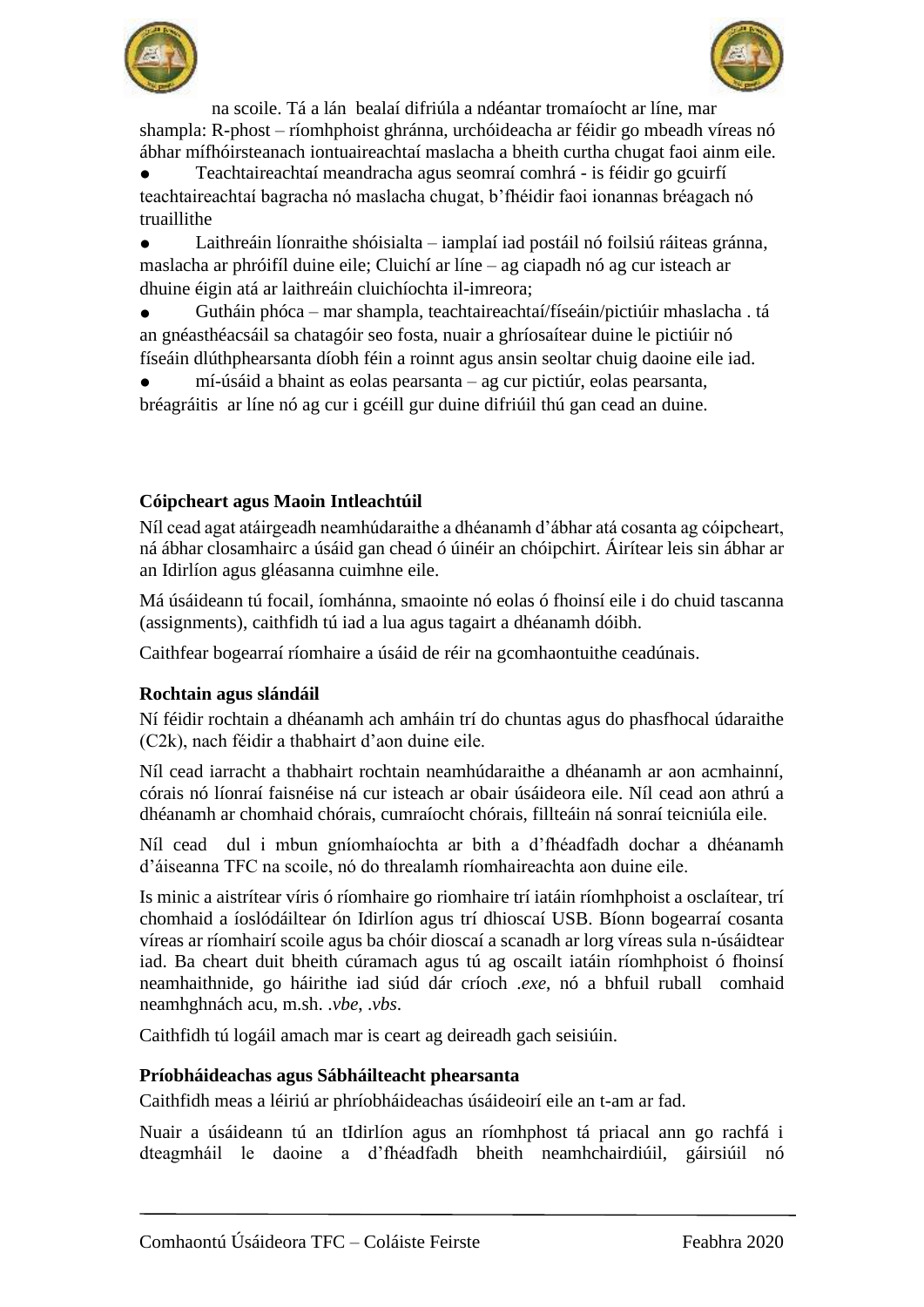



dúshaothraitheach. Níor cheart duit sonraí pearsanta a thabhairt fút féin nó faoi dhaoine eile, ná cruinnithe a shocrú, ach amháin má bhíonn cead tugtha ag múinteoir duit.

Ní bhíonn an ríomhphost ná an tIdirlíon slán i gcónaí, agus is féidir do chuid teachtaireachtaí a sheoladh ar aghaidh i nganfhios duit. Ar an ábhar sin, ba cheart duit bheith an-chúramach faoi eolas príobháideach agus rúnda a thabhairt trí háiseanna TFC.

## *Monatóireacht*

Tá an ceart ag an scoil monatóireacht a dhéanamh ar úsáid áiseanna TFC na scoile le:

- cinntiú go bhfuil na córais agus na líonraí ag feidhmiú mar is ceart;
- cosaint in aghaidh rochtain neamhcheadaithe; agus le
- cinntiú go gcloítear leis na Rialacha ar Úsáid Shiosmaideach TFC

### *Bainistiú Sáruithe*

Má dhéantar coinníollacha an chomhaontaithe seo a shárú, is féidir, go gcuirfí teorainn leis na háiseanna TFC a mbeidh fáil agat orthu agus go gcuirfí smachtbhannaí cuí i bhfeidhm. Má sháraíonn tú an dlí, is féidir go gcúiseofaí thú.

## *An Chianfhoghlaim*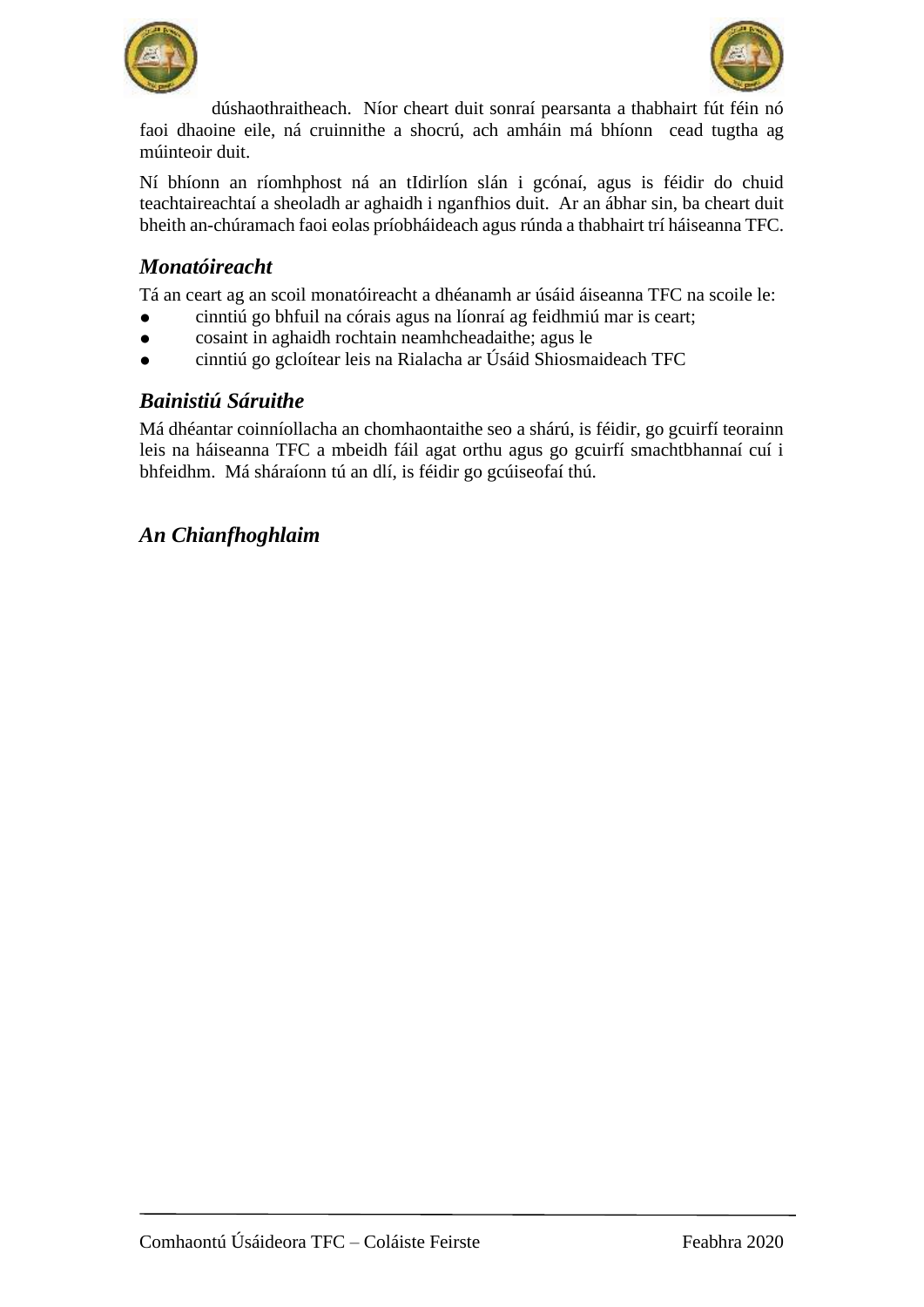





Agus daltaí ag foghlaim sa bhaile, is gá na rialacha seo a leanas a chur san áireamh agus tú ar-líne.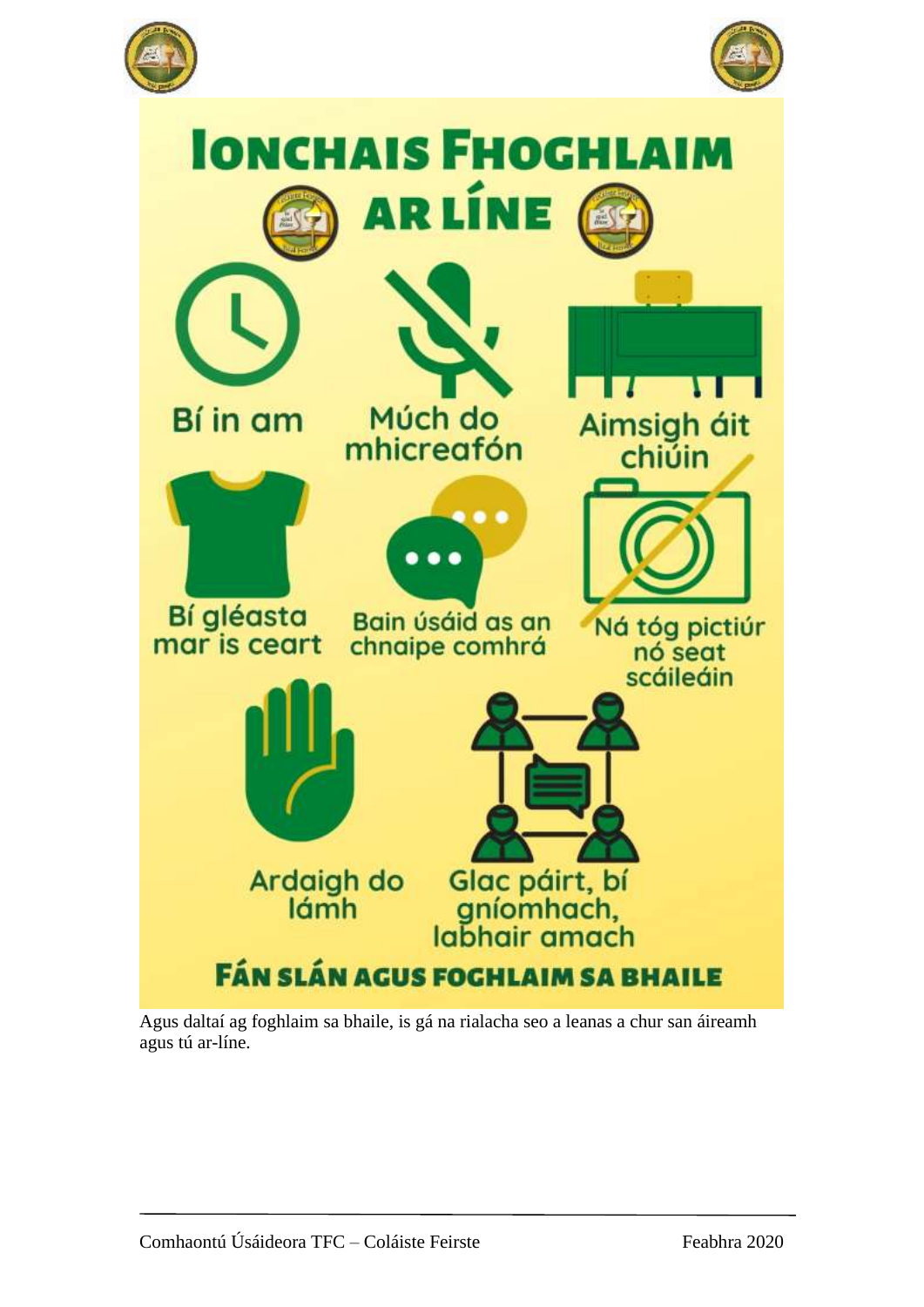



# *Aontú an Dalta*

Léigh mé agus tuigim Rialacha na Scoile le haghaidh Úsáid Shiosmaideach TFC. Bainfidh mé úsáid as na Teicneolaíochtaí Faisnéise agus Cumarsáide ar dhóigh fhreagrach agus cloífidh mé leis na rialacha thuas i gcónaí.

| Ainm an Dalta:                                                                                                                                                                                                                 |  |
|--------------------------------------------------------------------------------------------------------------------------------------------------------------------------------------------------------------------------------|--|
| Síniú an Dalta:                                                                                                                                                                                                                |  |
| Síniú an Tuismitheora: University of the Contract of the Contract of the Contract of the Contract of the Contract of the Contract of the Contract of the Contract of the Contract of the Contract of the Contract of the Contr |  |
| Síniú an Mhúinteora:                                                                                                                                                                                                           |  |

# **COLÁISTE FEIRSTE**

# **ICT and E-Learning Acceptable Use Agreement**

(including remote learning amendment)

### **Policy Mission Statement:**

Reviewed and amended February 2021:

- Incorporating circulars and policies from DE and EA.
- Reviewed by Wayne Pickering.
- Approved by principal, Micheál Mac Giolla Ghunna, and Vice Principal,

Emer Mhic an Fhailí.

- Discussed with Child Protection, EA.
- Consultation with parents.
- Sent to BoG.

Information and Communication Technologies (ICTs) include the use of computers, the school network, the Internet and email, digital/video cameras, printers, scanners, school laptops, personal laptops on the school network and mobile phones. Information and Communication Technologies are provided in Coláiste Feirste for educational, communication and research purposes. This User Agreement will help protect students, staff and the resources by clearly stating what is acceptable and what is unacceptable within the use of ICT and e-learning.

### *Rules for Responsible ICT Use*

### **Unlawful and inappropriate use**

The use of ICT resources must at all times comply with State and Commonwealth laws.

Do not damage any school computer systems. Never move, delete, or trash any applications or files that are not your own. Do not deliberately run or install on any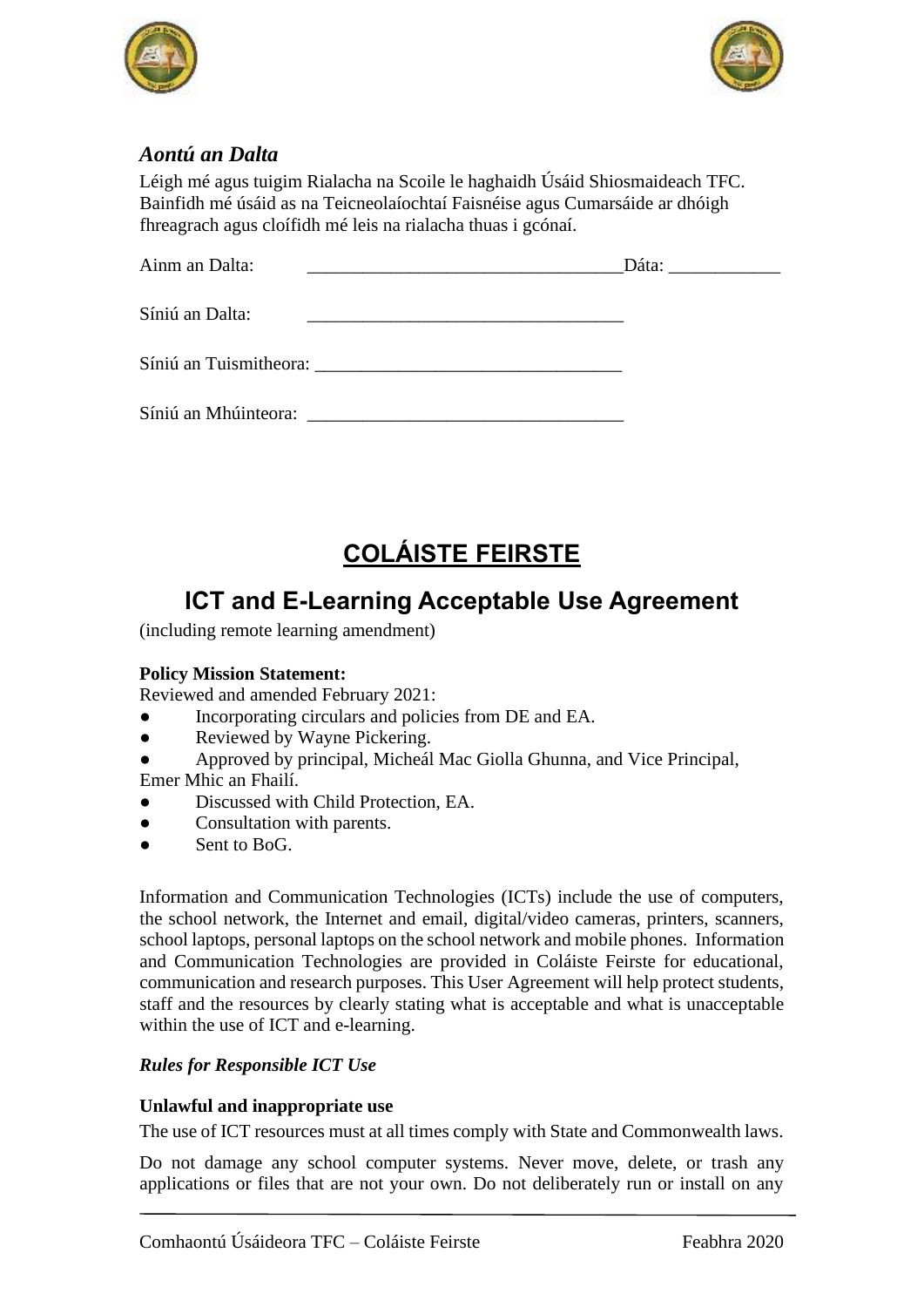



computer, or give to another user, a program intended to damage a computer system or network. This includes programs known as computer viruses, Trojan horses, and worms.

School ICT resources must not be used to download, display, print, save or transmit material that others may find offensive, for example pornographic, violent, or racist material.

If you inadvertently access offensive or inappropriate material on a website or in an email you should leave the site immediately (click on the Home icon) or close the email, and notify a teacher.

Use for personal financial gain, gambling or advertising is not permitted.

Chain letters, anonymous or threatening messages, and other unsolicited mail must not be sent.

Cyber bullying is a form of bullying and will be dealt with through the wholeschool anti-bullying policy, positive behaviour policy and through the pastoral care system. Cyber Bullying can take many different forms and guises including:

∙ Email – nasty or abusive emails which may include viruses or inappropriate content.

∙ Instant Messaging (IM) and Chat Rooms – potential to transmit threatening or abusive messages perhaps using a compromised or alias identity.

∙ Social Networking Sites – typically includes the posting or publication of nasty or upsetting comments on another user's profile.

∙ Online Gaming – abuse or harassment of someone using online multi-player gaming sites.

∙ Mobile Phones – examples can include abusive texts, video or photo messages. Sexting can also occur in this category, where someone is encouraged to share intimate pictures or videos of themselves and these are subsequently transmitted to other people

∙ Abusing Personal Information – may involve the posting of photos, personal information, fake comments and blogs, or pretending to be someone online without that person's permission.

### **Copyright and intellectual property**

You must not make an unauthorised reproduction of material protected by copyright, or use audio-visual material without permission from the copyright owner. This includes material on the Internet and other memory devices.

If you use words, images, ideas or information from other sources in your assignments, you must cite and reference those sources.

Computer software must be used in accordance with licence agreements.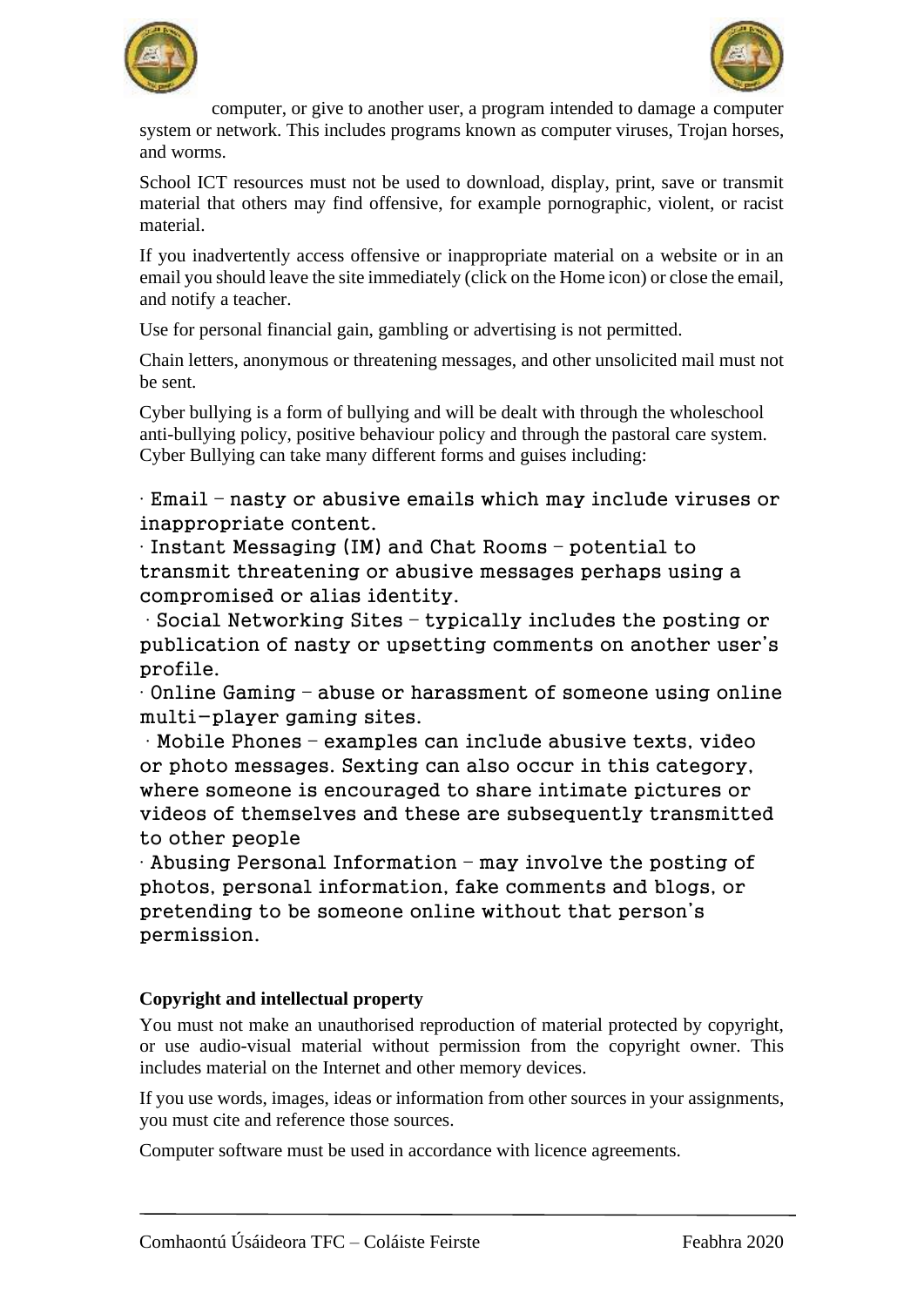



### **Access and security**

Access must only be made via your authorised account (C2K) and password, which must not be given to any other person.

You must not attempt to gain unauthorised access to any information resources, systems or networks or interfere with another user's work. System files, system configurations, folders and other technical data must not be altered.

You must not deliberately engage in any activity that may cause damage to the school's ICT resources, or to anyone else's computer equipment.

Viruses are often transmitted between computers through email attachments that are opened, files downloaded from the Internet, and from USB disks. School computers have virus protection software, and disks should be scanned for viruses prior to use. You should be careful when opening email attachments from unknown sources especially those ending in .exe, or with an unusual file ending, e.g. .vbe, .vbs,

You must log out properly at the end of each session.

### **Privacy and personal safety**

The privacy of other users must be respected at all times.

Use of the Internet and email carries the risk of bringing you into contact with individuals who may be unfriendly, rude or exploitative. You should not reveal personal details about yourself or others, or arrange meetings, unless a teacher has given you permission.

Email and the Internet are not necessarily secure, and messages can be forwarded without your knowledge. For this reason you should be very careful about communicating private and confidential information via ICT resources.

### *Monitoring*

The school may exercise its right to monitor the use of the school's ICT resources to:

- ensure that the systems and networks are functioning properly;
- protect against unauthorised access; and to
- ensure compliance with the Rules for Responsible ICT Use.

### *Management of Infringements*

Breaches of the conditions of this agreement may result in access restrictions to ICT resources, and appropriate discipline. If you break the law you may be liable to prosecution.

### *Remote Learning – Online expectations.*

Students are required to adhere to the following rules when accessing learning on online platforms:

- 1. Attend classes on time;
- 2. Be properly dressed;
- 3. Find a quiet place to learn (not in bedrooms);
- 4. Do you take photographs or screenshots;
- 5. Raise your hand in the chat box to speak;
- 6. Use the chat facility to communicate with the teacher;
- 7. Mute the microphone on entry;
- 8. Participate actively and fully in lessons;